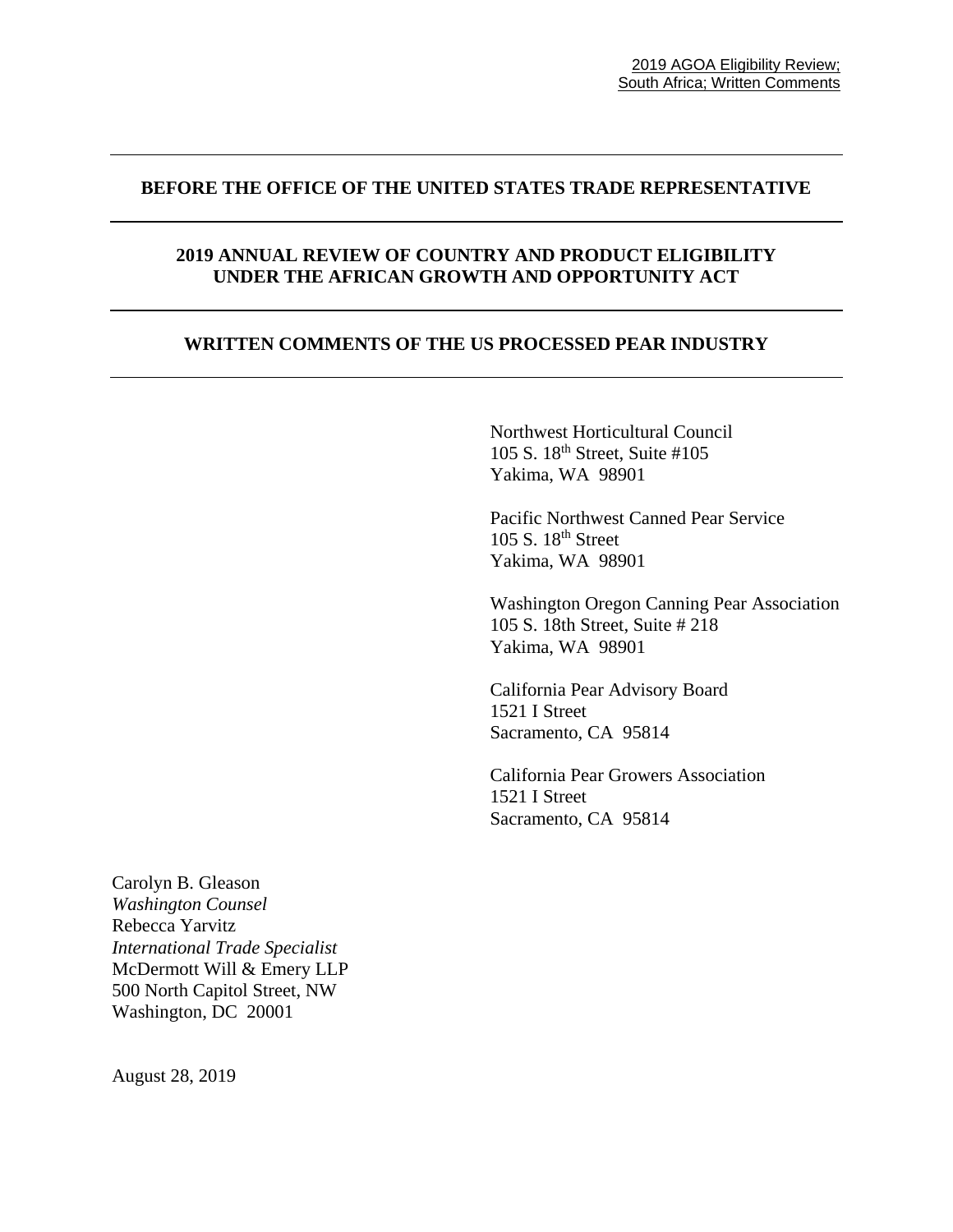#### **BEFORE THE OFFICE OF THE UNITED STATES TRADE REPRESENTATIVE**

## **2019 ANNUAL REVIEW OF COUNTRY AND PRODUCT ELIGIBILITY UNDER THE AFRICAN GROWTH AND OPPORTUNITY ACT**

#### **WRITTEN COMMENTS OF THE US PROCESSED PEAR INDUSTRY**

The Northwest Horticultural Council, Pacific Northwest Canned Pear Service, Washington Oregon Canning Pear Association, California Pear Advisory Board, and California Pear Growers Association (collectively the "US processed pear industry" or "US industry") hereby submit written comments in response to the notice of June 28, 2019, by the Office of the United States Trade Representative ("USTR") inviting input on its annual review of country and product eligibility under the African Growth and Opportunity Act ("AGOA") (Docket No. USTR-2019-0006; 84 *Federal Register* 31136).

The **Northwest Horticultural Council** handles federal and international policy issues for the Pacific Northwest tree fruit industry. Its pear growers represent 76 percent of the pears and 51 percent of the processed pear crop produced in the United States.

The **Pacific Northwest Canned Pear Service** is the primary arm of the Northwest canned Bartlett pear industry. PNCPS is a USDA Agricultural Marketing Service research and promotion program funded by assessments on fruit delivered to local processors.

The **Washington Oregon Canning Pear Association** represents the Northwest Bartlett pear growers to the US pear processing community, negotiating the annual price that processors pay for grower tonnage.

The **California Pear Advisory Board** is a state agricultural marketing order responsible for research, statistics, issue management, and the promotion of California pear industry interests. CPAB is composed of, and managed by, growers.

The **California Pear Growers Association** is a non-profit agricultural trade association representing California pear growers, responsible for government relations and other activities benefitting the pear industry in California.

The US processed pear industry is comprised of several hundred growers of Bartlett pears for canning. Most industry growers are located in Washington and Oregon, with only 60 remaining in California. Following this year's closure of Seneca Foods' pear processing plant in Sunnyside, Washington, the US industry will be left with only three primary pear processors: Del Monte Foods, Inc., Pacific Coast Producers, and the Neil Jones Food Company.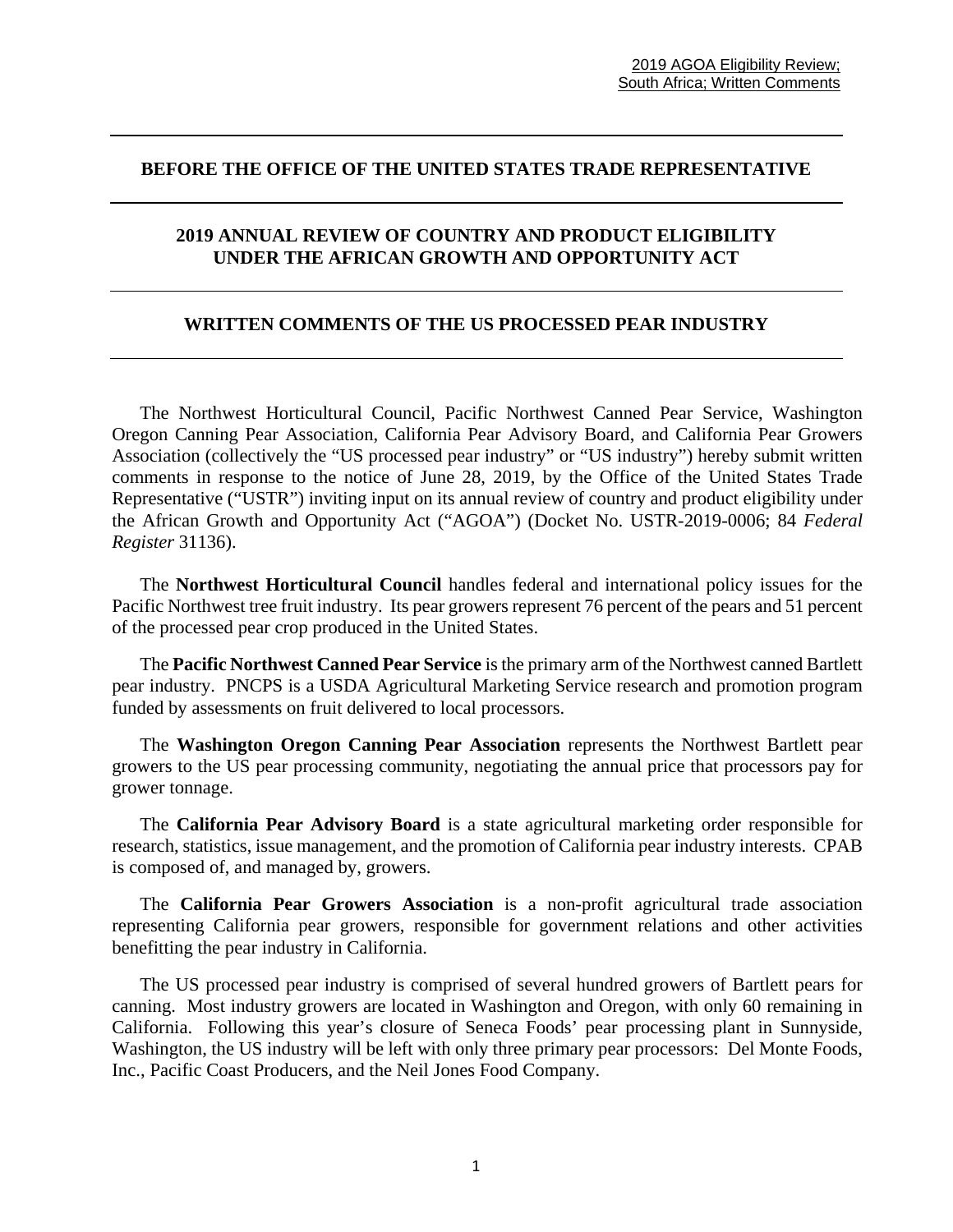Although the US processed pear industry is over 200 years old, in recent decades, its grower and processor ranks, canned pear tonnage, and market presence have substantially contracted, in large part the result of unfair competition from foreign suppliers. That unfair competition has accelerated in recent years, with subsidized Chinese canned pears representing by far the largest current threat to the US industry. Nevertheless, South Africa, which is now the second largest supplier of processed pears to the US market, has also long contributed to US price-undercutting and market displacement, with detrimental consequences for the US industry.

Because South Africa continues to impose significant market access restrictions on US agriculture while enjoying duty-free access to the US market for most of its agricultural products, including processed pears (**HTS 2008.40.00**), the US industry in this submission requests that the President withdraw or suspend South Africa's AGOA benefits on HTS 2008.40.00 and reinstate the US MFN tariff rate of 15.3% for all processed pears entering from that country.

## **I. Although nearly all South African canned fruit products have been denied eligibility under AGOA, its processed pears are receiving AGOA benefits for no justifiable policy reason.**

As explained further in Sections III and IV below, South Africa considers itself a "world class," globally competitive producer of both processed peaches and pears; markets its canned peaches, fruit mixtures, and canned pears on a common global platform; and undercuts US processed peach, fruit mixture, and processed pear prices by roughly equivalent margins. Yet, since AGOA first began, South African canned peaches (HTS 2008.70.70), fruit mixtures (HTS 2008.97.90), and frozen fruit and pulp (HTS 0811.90.80) have all been denied AGOA benefits, while South African canned pears have been entitled to enter the United States duty-free under AGOA.

There is no valid basis for denying AGOA treatment to every other major South African processed fruit category except processed pears. US canned pears, canned peaches, fruit mixtures, and frozen fruit have been all equally designated import-sensitive under the 2002 and 2015 US Trade Promotion Authority ("TPA") laws, and are all equally competitive in the US marketplace even without the added benefit of zero-duty treatment.

Moreover, contrary to AGOA requirements, South Africa continues to undermine the US industry with its zero-duty, low-priced, highly competitive processed pears even as it continues to resist US Government requests to provide fair access to US goods in a number of sectors, particularly agriculture.

## **II. The President has discretion to withdraw or suspend duty-free treatment on South African processed pears and should exercise that authority.**

Under AGOA (19 USC 3703) and the Trade Act of 1974 ("1974 Act") (19 USC 2461, *et seq.*), the President has authority to withdraw or suspend duty-free treatment on specific articles from South Africa if he determines that doing so will help promote South Africa's compliance with AGOA eligibility requirements, including the requirement that South Africa make "continual progress" in eliminating barriers to US trade. South Africa has a long history of falling short of that requirement, most notably in the agricultural sector.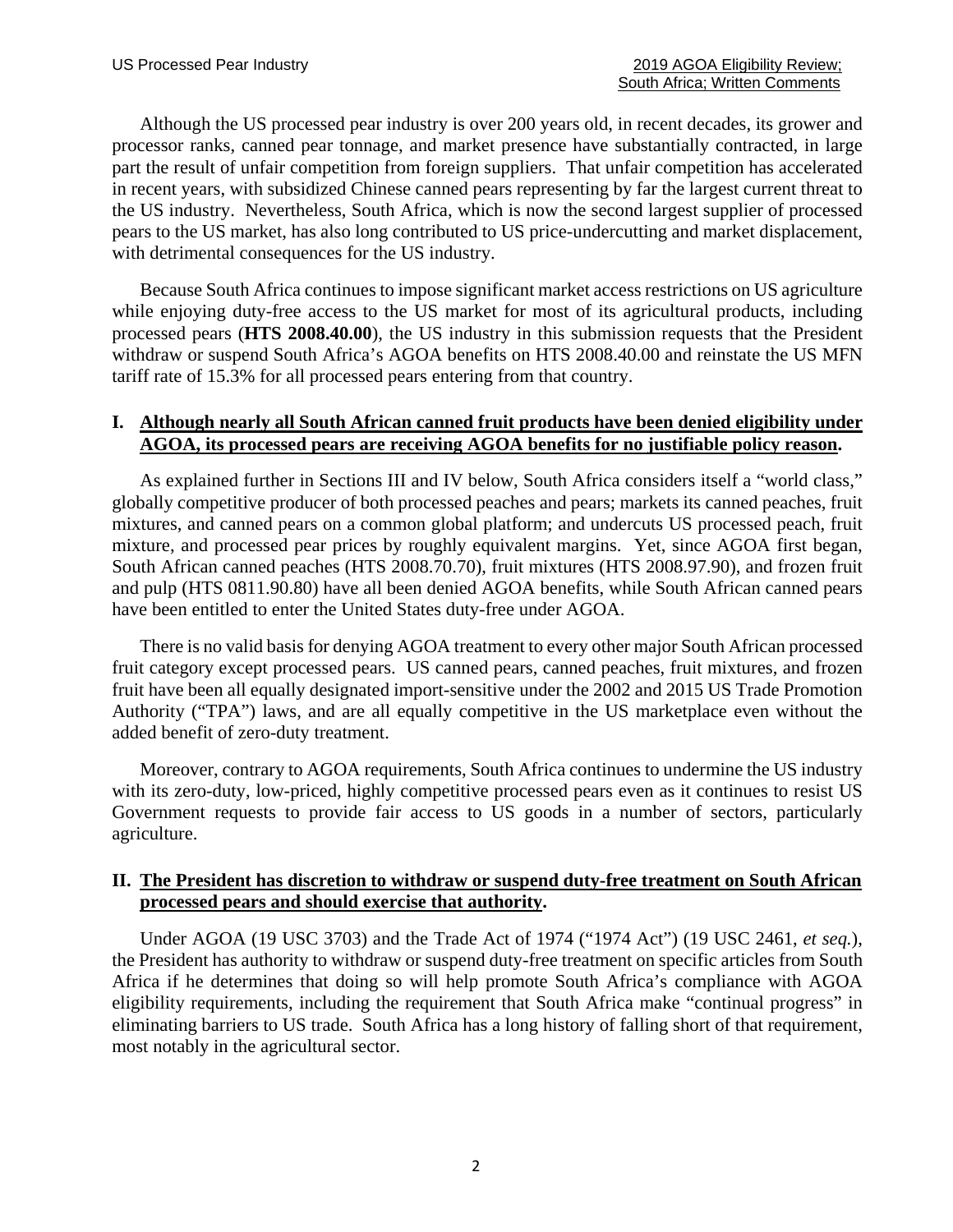The US goods trade deficit with South Africa was \$3.0 billion in  $2018<sup>1</sup>$  $2018<sup>1</sup>$  $2018<sup>1</sup>$  Although South Africa has a \$14 billion agricultural market,<sup>[2](#page-3-1)</sup> US agricultural exports represent only a small fraction of that market (4%), primarily because of South Africa's unjustifiably restrictive tariff and non-tariff measures.

USTR's 2019 National Trade Estimate Report on Foreign Trade Barriers ("2019 NTER") makes clear that despite sustained US pressure on South Africa to liberalize its agricultural market, South Africa continues to bar or restrict US agricultural exports in numerous ways, including, *inter alia*,  $by -$ 

- maintaining average WTO bound tariff rates on agriculture of 39.1% and maximum bound rates as high as 597%,<sup>[3](#page-3-2)</sup> even as South African goods receive AGOA zero-duty access to the US market;
- granting preferential access to EU agriculture over US agriculture under the European Union-South African Development Community Economic Partnership Agreement ("EU-SADC EPA"), thereby eroding the competitiveness of US exports;  $4$
- declining to honor the poultry, pork, and beef health certificate procedures agreed to by USDA and South Africa in  $2016$ ;<sup>[5](#page-3-4)</sup>
- restricting US frozen bone-in chicken through questionable import relief duties and questionable tariff quota procedures, and subjecting US poultry exports to sanitary and phytosanitary ("SPS") requirements that are inconsistent with international standards;<sup>[6](#page-3-5)</sup>
- imposing SPS restrictions on pork that are inconsistent with international standards, and barring access for certain US pork cuts and products unless they are further processed in South Africa;<sup>[7](#page-3-6)</sup>
- wrongly agreeing under the EU-SADC EPA to prohibit the use of certain "geographical indications" in the South African market:<sup>[8](#page-3-7)</sup> and
- imposing SPS restrictions on certain US fruits, including apples, pears, cherries, and blueberries.<sup>[9](#page-3-8)</sup>

In the case of most of these agricultural restrictions, despite years of US Government pressure to liberalize access, South Africa has declined to make the "continual" access progress required under AGOA and the 1974 Act to justify continued duty-free eligibility.

The withdrawal or suspension of AGOA treatment on HTS 2008.40.00 is therefore authorized and would help send a message to South Africa that substantially more access reforms are needed in its agricultural sector if South Africa expects to continue receiving unilateral US tariff preferences. A restoration of the 15.3% MFN rate on processed pears from South Africa would also help stem

<span id="page-3-4"></span>5 *Id.,* p. 444.

<span id="page-3-7"></span>8 *Id.,* p. 446.

<span id="page-3-0"></span> $\frac{1}{1}$ <sup>1</sup> USTR's 2019 National Trade Estimate Report on Foreign Trade Barriers, p. 441.

<span id="page-3-1"></span><sup>2</sup> USDA GAIN Report, 7/16/2018.

<span id="page-3-2"></span><sup>&</sup>lt;sup>3</sup> 2019 NTER, p. 441.

<span id="page-3-3"></span><sup>4</sup> *Id.*

<span id="page-3-5"></span><sup>6</sup> *Id.,* pp. 442, 445.

<span id="page-3-6"></span><sup>7</sup> *Id.,* pp. 444-445.

<span id="page-3-8"></span><sup>&</sup>lt;sup>9</sup> *Id.*, p. 445. Although not specifically named in USTR's 2019 NTER listing of South African SPS restrictions, US fresh pears and cherries are also impeded by that country's unfair SPS measures.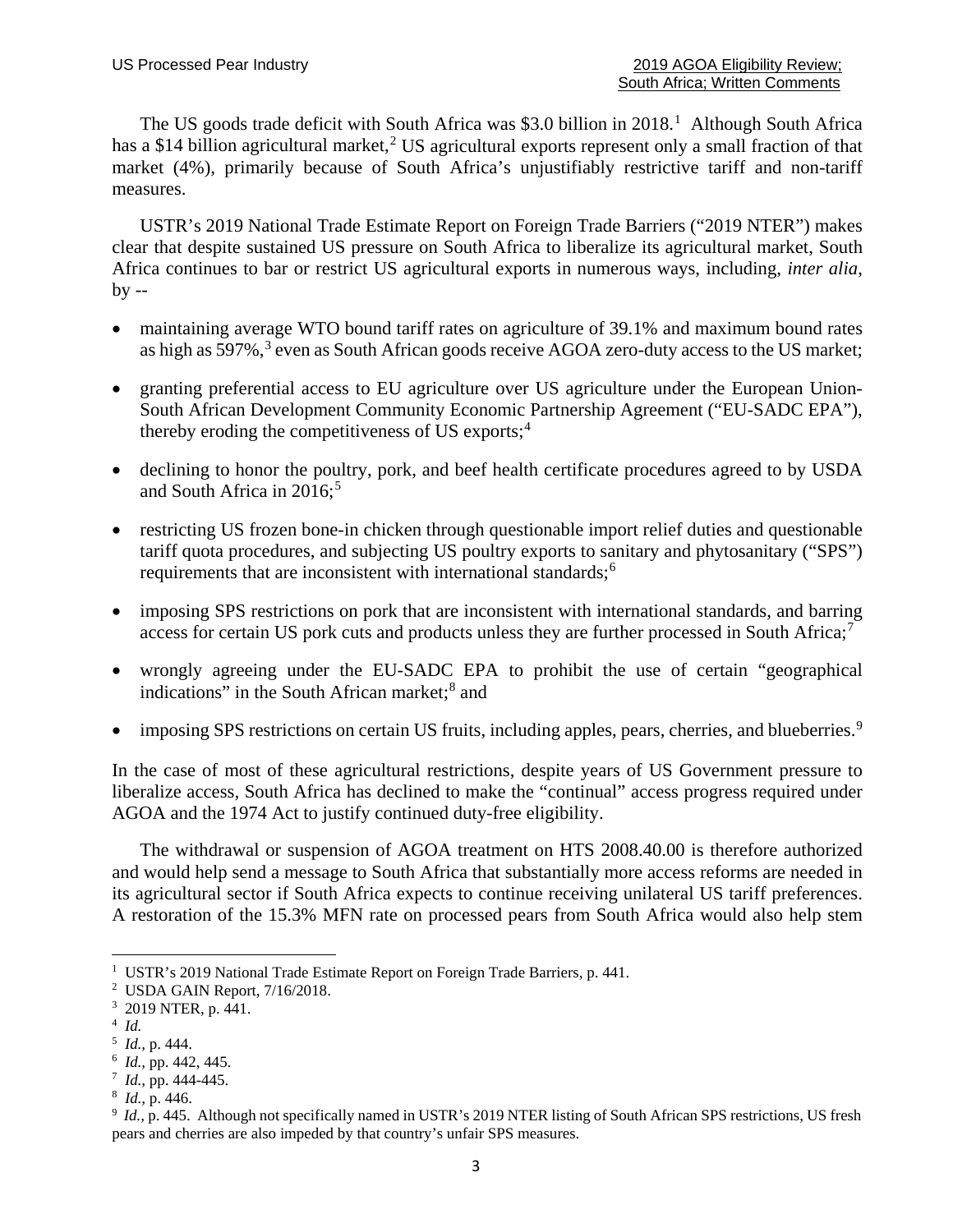low-priced canned pears from South Africa, providing much-needed relief to the fragile US processed pear industry.

# **III. South African canned pears are competitive with US production even without AGOA preferences.**

South Africa is a well-established, important global exporter of canned pears and other canned fruit. Its processed pear sector produces choice, quality canned pears that are virtually identical to, and highly substitutable with, US production.

For decades, the only crucial difference between South African and US canned pears in the US institutional and retail segments has been South Africa's lower price. In 2019, for example, South African canned pear halves have undercut US industry prices by about \$3.00/case, reflecting, among other advantages, the South African industry's much lower costs of production (*e.g.,* labor costs of \$1.00/day, raw product costs of \$202/metric ton). The 25% additional US Section 232 steel tariffs imposed on tin-plate steel, an input used to produce finished cans, has further enlarged South Africa's price advantage, enabling that much deeper price-undercutting in the US market.

With the benefit of low production costs, price-undercutting, AGOA zero-duty treatment, and the Section 232 steel tariffs, South African canned pear volumes increased to 1,951 metric tons in 2018, up 73% over 2017 levels.

Although China in recent years has overtaken South Africa as the largest foreign supplier of processed pears to the US market, demand and inventory conditions in the US market are such that current South African shipments to the United States still disrupt US industry sales. The US processed pear market is mature, with static to declining demand. Because the US industry is entirely reliant on US sales and has inventories sufficient to satisfy domestic demand, virtually every low-priced entry of South African canned pears priced below US canned pears displaces one-for-one a US-origin sale.

The Section 301 tariff on processed pears from China, which was recently increased from 25% to 30% effective October 1, 2019, is further encouraging the South African industry to gain ground in the US market not only over US industry sales, but Chinese sales as well. US imports of South African canned pears have reached 3,000 to 5,000 metric tons in the past under AGOA and could easily reach or exceed that volume in the near term to take new advantage of any displaced Chinese volumes. Already in the canned fruit sector, US year-to-date (January-June 2019) imports of canned peaches from South Africa have surged abruptly to 5,800 metric tons, up from 550 metric tons for the same period of 2018 -- a confirmation that South Africa's canned fruit sector has the capacity and interest to redirect its exports to the US market on a moment's notice when openings arise.

Even if processed pear imports from South Africa remain level, however, low-priced South African canned pears do not need the added advantage of zero-duty AGOA treatment and are only using that preference to displace US canned pears. AGOA benefits should not be allowed to compromise a US industry that is already at risk, particularly when the beneficiary country continues to restrict access for US agriculture over the persistent objections of the US Government.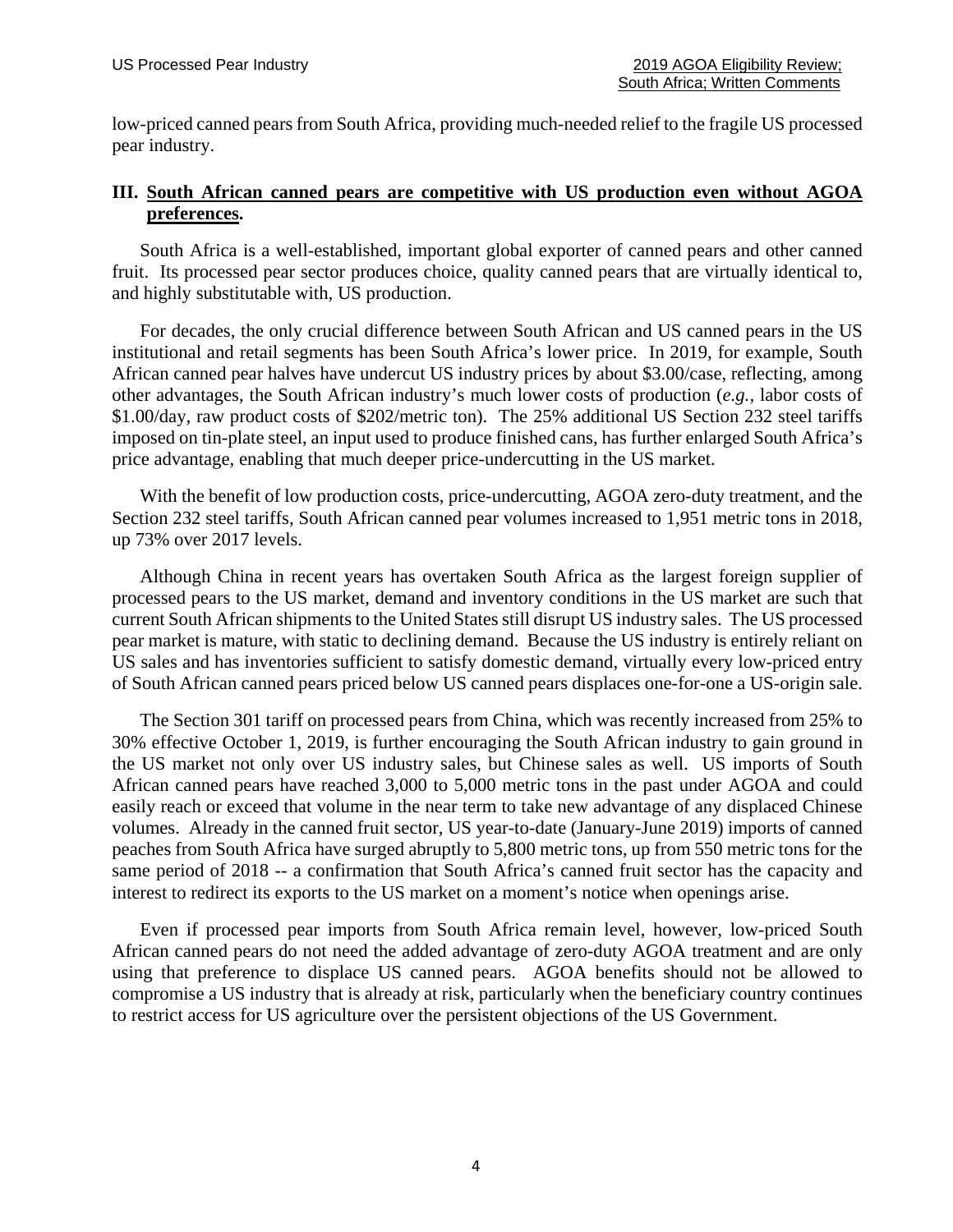# **IV. Unfairly priced US imports have compromised the US processed pear industry to the point that its future is now at risk.**

The US canned pear sector has been contracting for many years, in large part due to unfair trade practices. China in particular has greatly increased its processed pear shipments to the United States, seizing a growing number of US customers throughout the US market at prices now less than half of the US break-even price.

As a result of increasing imports from China, South Africa, and other sources, processed Bartlett tonnage from the Northwest and California in recent years has continued its progressive decline.





 **Source: PNCPS**





**Source: PNCPS**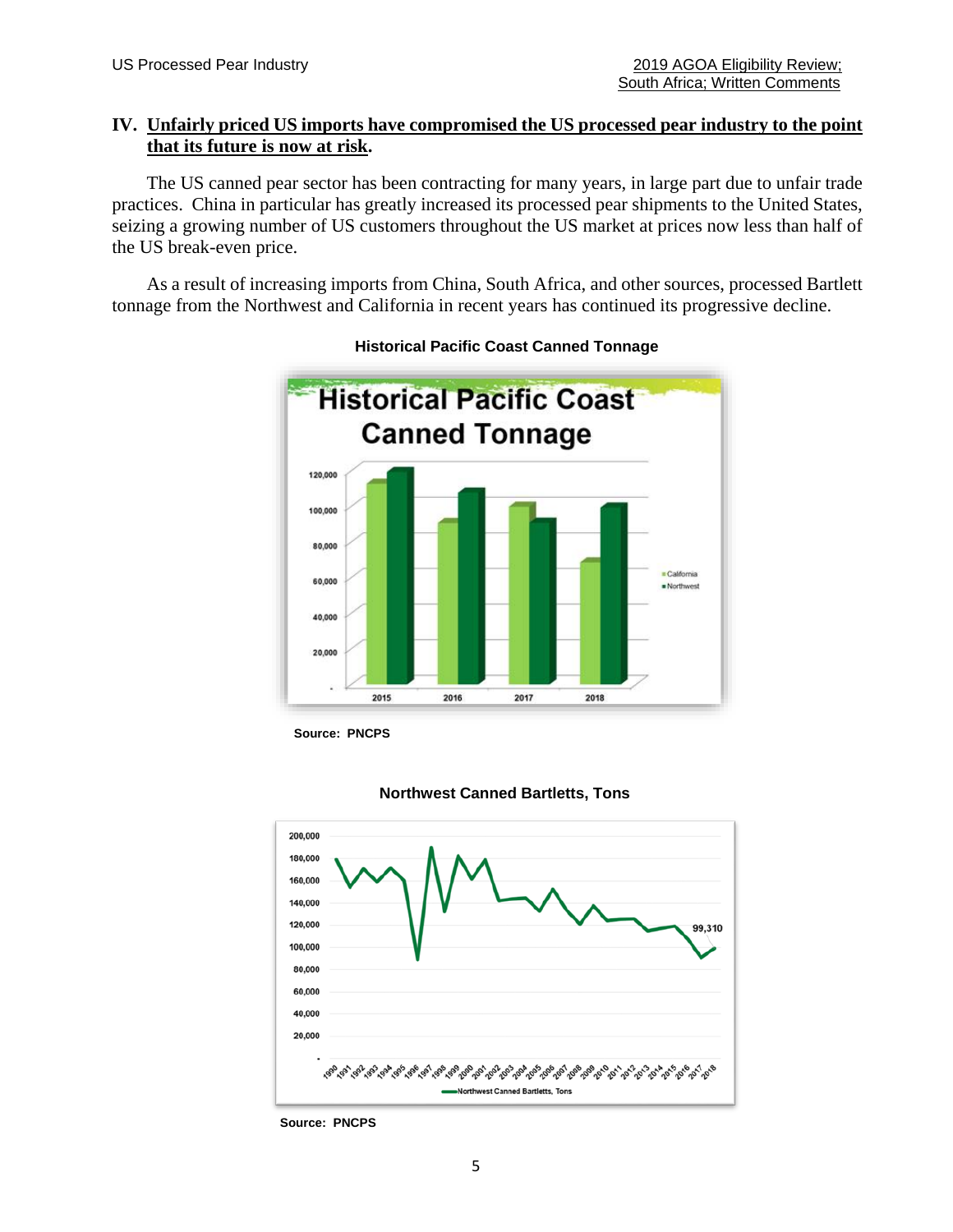As the industry's processed pear tonnage has declined, so too has the percentage of the Northwest Bartlett crop dedicated to processing.



#### **Northwest Processor Bartletts, % of crop**

**Source: PNCPS**

Bartlett acreage in Washington, the largest Bartlett-producing state in the nation, has suffered commensurate declines.



#### **Washington Bartlett Acreage (down 32% since 2001)**

**Source: PNCPS**

As unfairly priced imports, including from South Africa, continue to seize US sales, US industry inventories have climbed to unmanageable levels and are still on the rise. The current oversupply - estimated at approximately 400,000 to 500,000 6/10 can equivalents -- includes supply from the 2015, 2016, 2017, and 2018 pack.